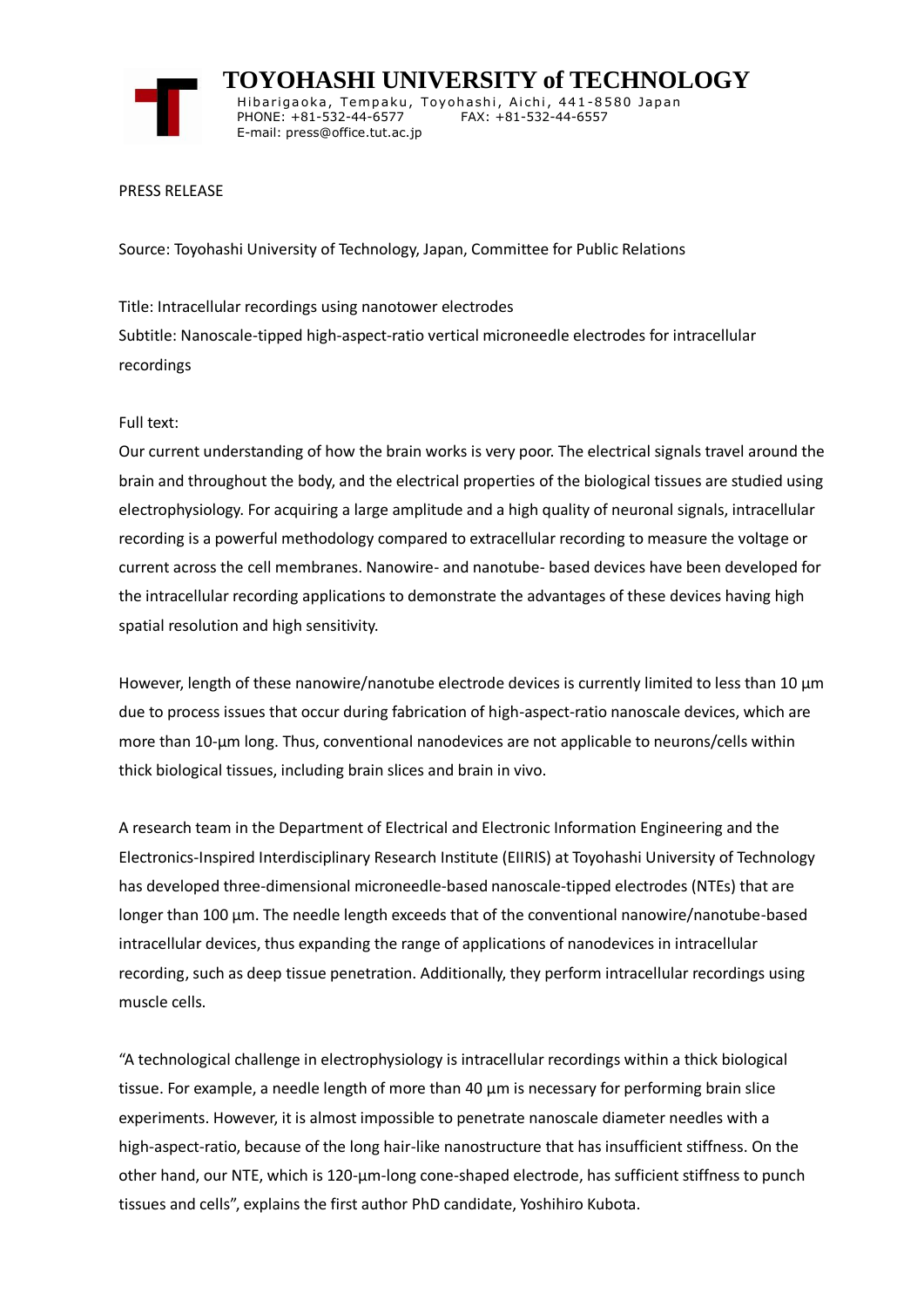# **TOYOHASHI UNIVERSITY of TECHNOLOGY**

Hibarigaoka, Tempaku, Toyohashi, Aichi, 441-8580 Japan PHONE: +81-532-44-6577 FAX: +81-532-44-6557 E-mail: press@office.tut.ac.jp

The leader of the research team, Associate Professor Takeshi Kawano said "Although we demonstrated the preliminary results of our NTE device, the batch fabrication of such intracellular electrodes, which have a needle length more than 100 µm, should lead to an advancement in the device technologies. This will eventually lead to realization of multisite, depth-intracellular recordings for biological tissues, including brain slices and brain *in vivo*, which are beyond the capability of conventional intracellular devices."

As addressed by the research team, the NTE has the potential to be used in cells that are deep within a biological tissue, including brain slice and brain *in vivo*, thus accelerating the understanding of the brain.

# Funding agency:

This work was supported by Grants-in-Aid for Scientific Research (S) (No. 20226010), (A) (No. 25249047), for Young Scientist (A) (No. 26709024), (B) (No. 22760251), and the PRESTO Program from JST. Yoshihiro Kubota was supported by the Leading Graduate School Program R03 of MEXT. Rika Numano was also supported by a Grant-in-Aid for Scientific Research (C) (No. 24590350), the Asahi Glass Foundation and the Takeda Science Foundation.

# Reference:

Yoshihiro Kubota, Hideo Oi, Hirohito Sawahata, Akihiro Goryu, Yoriko Ando, Rika Numano, Makoto Ishida, and Takeshi Kawano (2016). Nanoscale-tipped high-aspect-ratio vertical microneedle electrodes for intracellular recordings, Small, Article first published online: 8 April 2016 | DOI: 10.1002/smll.201600172

Further information Toyohashi University of Technology 1-1 Hibarigaoka, Tempaku, Toyohashi, Aichi Prefecture, 441-8580, JAPAN Inquiries: Committee for Public Relations E-mail: press@office.tut.ac.jp

Toyohashi University of Technology founded in 1976 as a National University of Japan is a research institute in the fields of mechanical engineering, advanced electronics, information sciences, life sciences, and architecture.

Website[: http://www.tut.ac.jp/english/](https://www.tut.ac.jp/english/)